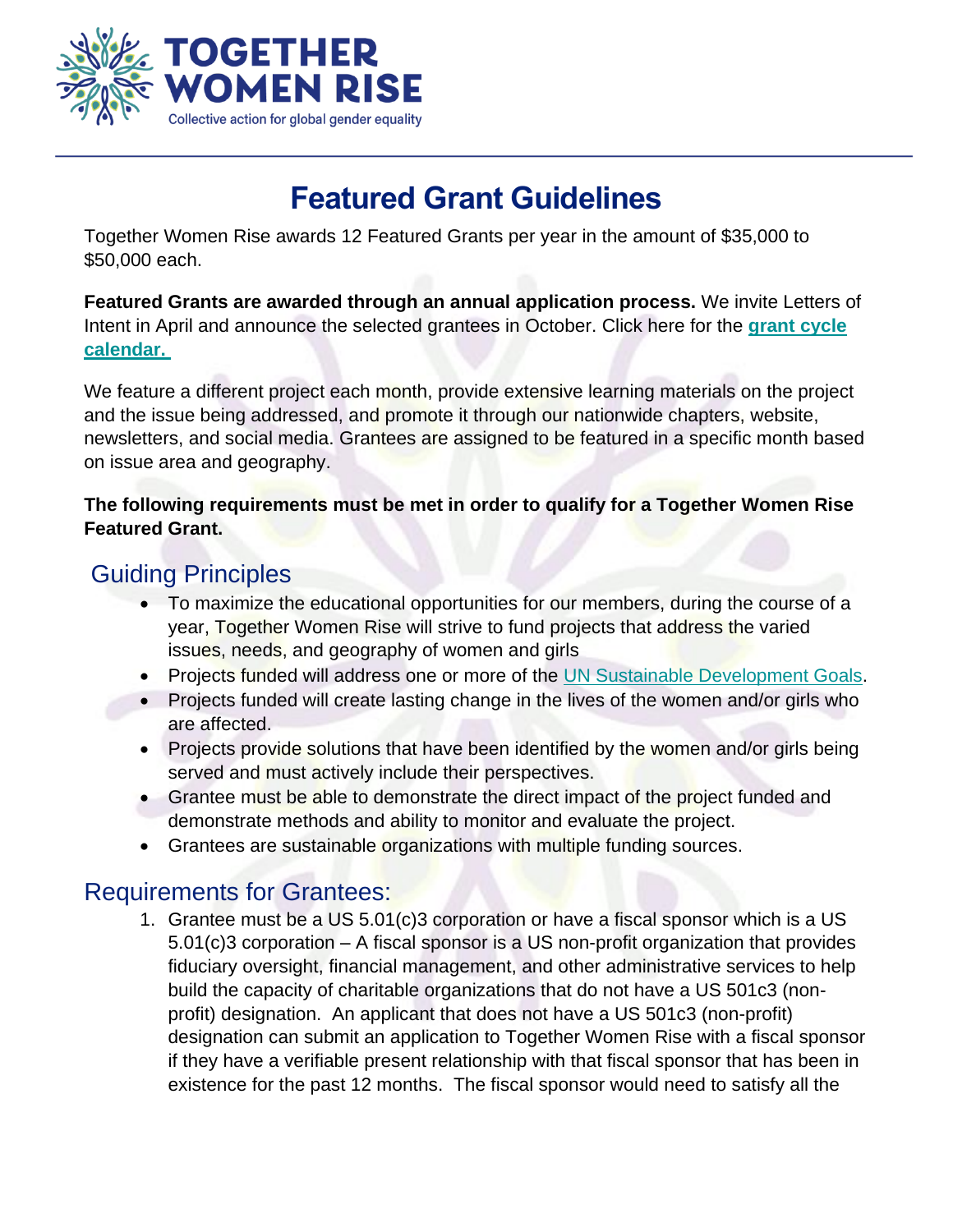

Together Women Rise grant criteria. We do not accept registration documents issued by any other country.

- 2. Grantee's relationship with fiscal sponsor must be of at least twelve months' standing.
- 3. Grantee must demonstrate capacity and on the ground operations in countries with populations of greatest need for a minimum of three years.
- 4. Grantee and/or fiscal sponsor must provide Form 990 or Form 990 EZ for the two most recent consecutive years demonstrating \$100,000 in annual expenses. We do not accept 990-Ns or 990-PFs.
- 5. Grantee must have minimum of operating expenses of \$100,000 annually for the most recent fiscal year unless using a fiscal sponsor.
- 6. At least half of the members of board of directors of the of the grantee organization must be women at time of application.
- 7. Grantee must demonstrate fiscally responsible practices
- 8. Grantee must provide data regarding the direct impact of the organization's programs
- 9. Grantee must provide evidence of its monitoring and evaluation practices.
- 10.Grantee must have a website in English unless using a fiscal sponsor
- 11.Grantee must be able provide a video clip at least 5 minutes in length about organization and the funded project upon being selected for a grant.
- 12. Grantee must provide high resolution photographs upon being selected for a grant.

# Requirements for Fiscal Sponsors

- 1. Fiscal sponsor must be a US 5.01(C)3 corporation
- 2. Fiscal sponsor must provide evidence it has had an oversight and supportive relationship with grantee for at least 12 months
- 3. Fiscal sponsor must provide form 990 or form 990EZ for the two most recent consecutive years. We do not accept 990-Ns or 990-PFs.
- 4. Fiscal sponsor must have minimum operating expenses of \$100,000 annually for the most recent fiscal year
- 5. At least half of the members of the board of directors of the fiscal sponsor organization must be women (at the time of application)
- 6. Fiscal sponsor must demonstrate fiscally responsible practices
- 7. Fiscal sponsor must have a website presence in English and the applicant must be represented on the fiscal sponsor's website.

#### Grantees must:

- 1. Support women and girls living in extreme poverty in developing countries (defined as living on \$1.90 a day or less)
- 2. Address one or more of the following issues / needs:
	- a. Education and vocational training
	- b. Improved women and girls' health: